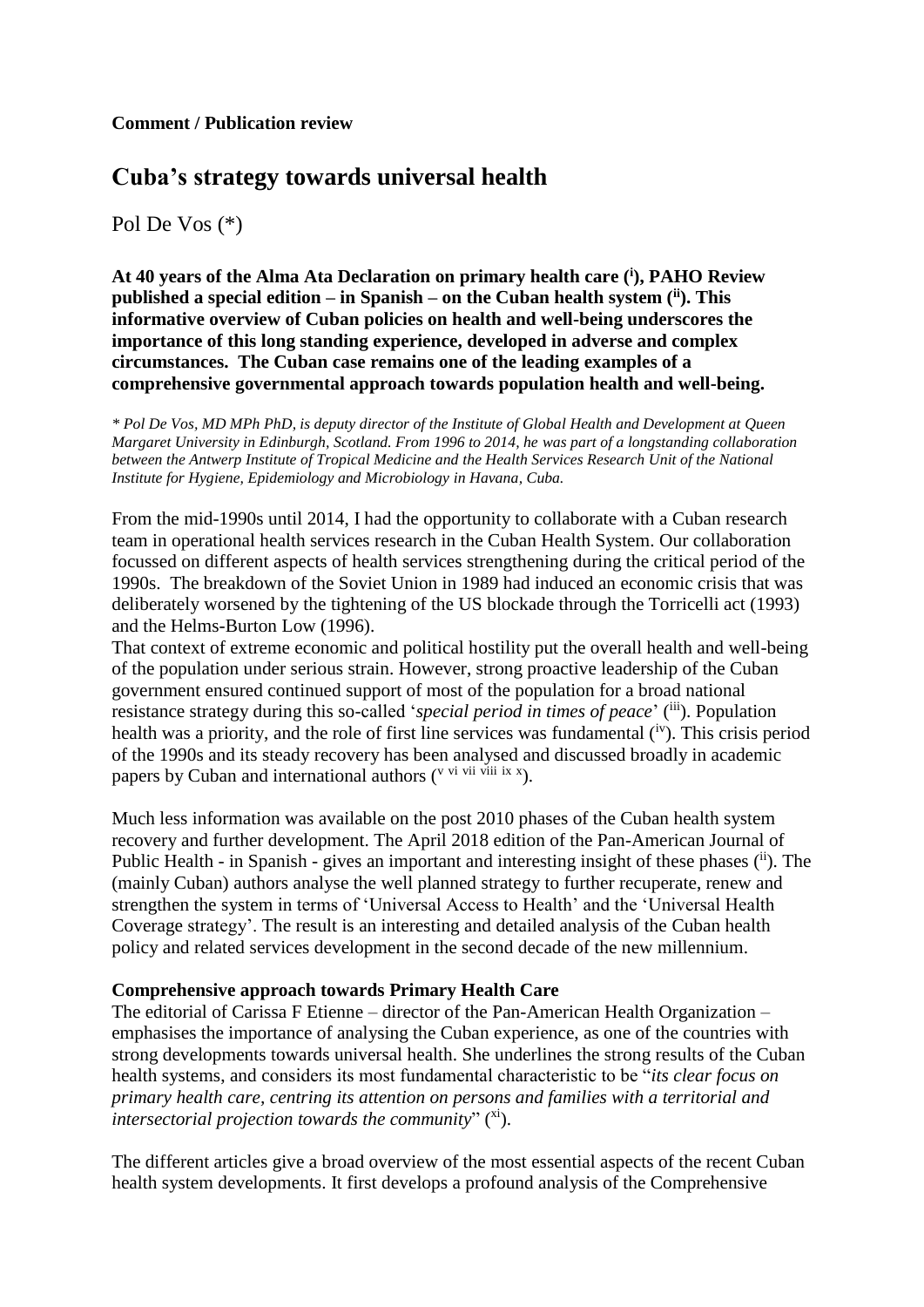programme of the family doctor and nurse, followed by a detailed discussion of the training strategy of their 'human capital' for health. A third article analyses the economic aspects of the Cuban public health. The last three articles analyse specific topics as the consequences of climate change and the Cuban strategy towards natural disasters, the Cuban strategy for technical innovation, and the application of eHealth in the Cuban context.

In this short review, we concentrate essentially on the policy aspects, related to the overall health services development strategy over the last decade, and on the comprehensive strategy towards chronic diseases and the challenges of an aging population.

It is well known that, during the crisis of the 1990s, the Cuban health services infrastructure deteriorated physically, with the lack of supplies aggravating the situation. Inevitably, this had consequences for the accessibility and the quality of the comprehensive health care delivery at the first line, leading to an increase of the demand for hospital services. Growing dissatisfaction of the population was unavoidable, taking into account the objective limitations of services access and quality  $($ <sup>xii xiii xiv xv</sup> $)$ .

## **Recuperation and modernization**

In consequence, during the first decade of the new century – once the worst crisis years were over – 'recuperation' and 'modernization' were the key strategies. Emphasis was put on increasing the efficiency, while adapting the services provision to the rapid aging of the population.

In this same period, the population of important Latin American countries elected progressive governments, overcoming a decade of neoliberalism policies and popular unrest during the 1990s: Hugo Chavez in Venezuela, Evo Morales in Bolivia, Rafael Correa in Ecuador, and Lula in Brazil.

It was under the impulse of President Hugo Chavez of Venezuela, that regional social and economic exchange and collaboration programs were agreed, in which trade and solidarity were intertwined. Cuba participated fully in this exchange, sending thousands of doctors and nurses to Venezuela and other countries, while receiving oil and other support.

#### **Strategies towards sustainability**

Less information has been available on the internal policies of the Cuban government towards the national health system. Financial sustainability was pursued through increased efficiency of the service delivery, while the objectives of coverage and access for all was – of course – maintained.

In their contribution, Morales-Ojeda *et al.* explain the stepwise planning of the transformations in the health system from 2011 onwards  $({}^{xvi})$ . By that time, the Cuban society had overcome the most difficult phase of its decade-long crisis and had been able to adapt to the new global socio-political environment.

The authors emphasise a central element of the international debate on health services organization: *Does the State have to assume the health services organization, should it privatize them, or can mixed or intermediate formulas bring the best solution?*

While criticizing the strategies promoted by the World Bank and the International Monetary Fund since the last decade of the  $20<sup>th</sup>$  century, the authors underscore the importance of the State as central responsible for ensuring universal access to health and well-being for the whole population, from the individual health care level to the implementation of collective epidemiological interventions and strategies for social well-being. For this, technical and political arguments are put forward. To ensure quality care and satisfaction for the *whole*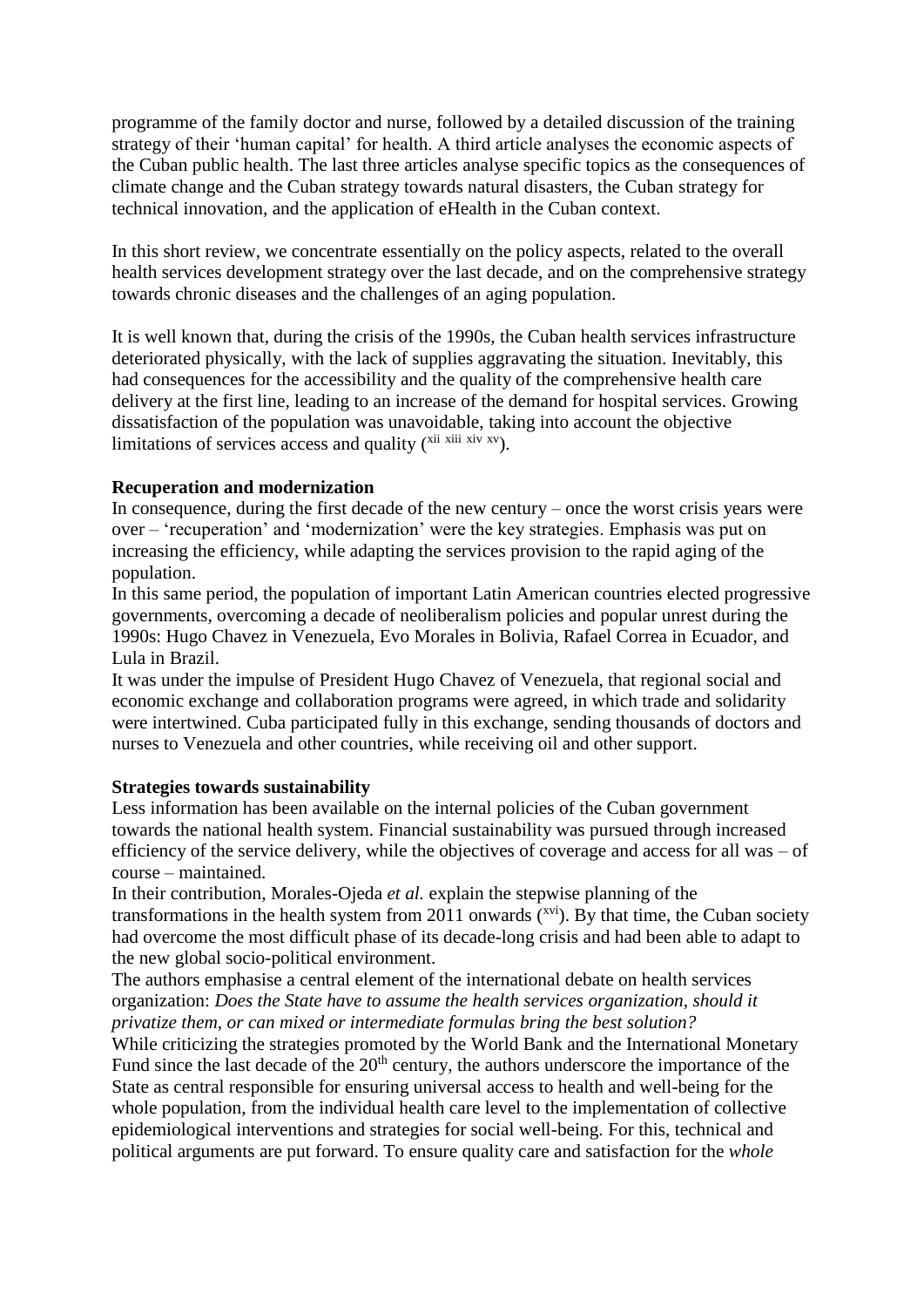population, the government needs to be in charge. This is also necessary in terms of overall efficiency, linking the use of resources to long term sustainability of the system.

Another topic that needs a long term approach, is the aging of the population – an important issue in many industrialised societies, but also for Cuba and in an increasing number of LMICs. Here, the sustainability discussion is intertwined with health services adaptations to the changing needs of the population.

This transformation phase, from 2011 onwards, shows how centralised planning can strengthen social development: A well-planned long term action research strategy was set up within the Cuban health system.

First, the existing services delivery was evaluated. In a second phase the proposed solutions were implemented and continuously evaluated. The systemic changes were based on three essential concepts: *Reorganization* – improve the organization of the system to ensure a better response to the existing needs, '*Compactation*' – a Cuban term for more compact and efficient services delivery, and *Regionalization* – the optimal integration of the different health institutions per region to ensure population coverage and collaboration between the different care levels  $($ <sup>xvii</sup> $)$ .

Human resources for health were reorganized accordingly, with a decrease of administrative and management staff, while maintaining an adequate number of family doctor cabinets in the neighbourhoods and a reorganization of the personnel at policlinic level (in support of the family doctors) in function of the population to be covered.

A second phase (2013-2014) ensured the strengthening of the professional development, including topics related to ethical and social behaviour. The third phase (2015-2016) strengthened the Cuban family medicine and the support services of the policlinics. The team of doctor and nurse working in the neighbourhoods was given a maximum assigned population, pursuing to a better link and follow up of their patients.

The success of these reforms was obvious: an increase of services delivery at the first line with 19.3% and even 56.6% for dental care. And even more important: consultations in the emergency services at hospital level decreased with 16.1%, underscoring the increased first line effectiveness.

The overall budget invested in health remained below 10.4% of the BIP over the period 2012- 2015. The number of health workers decreased step by step with 150.000 over this period, mostly for jobs not directly related to the care delivery.

### **Non-Communicable Diseases** ( xviii)

Also in Cuba the economic and social evolutions since the 1960s lead to an epidemiological and demographic transition with an important decrease of infectious diseases and perinatal health problems, while NCDs becoming the main health problem. The steady aging of the population lead to a new situation in terms of morbidity and mortality  $($ <sup>xix</sup> $)$ .

Today, 68% of Cuban mortality figures are linked to four important health problems: cardiovascular diseases, cancer, chronic respiratory diseases, and diabetes. The Cuban strategy towards influencing the risk factors and setting up prevention and control strategies of non-communicable diseases is presented in detail.

Remarkably, between 1970 and 2017, there has been a decrease in adjusted mortality rate per 100.000 inhabitants of 1.3% per year, and even of 6.12% per year between 1999 and 2002. This is related to the changes at population level during the 1990, where the decrease of food availability and caloric consumption was combined with (the need of) more physical activity (due to the lack of transport) during these crisis years. Moreover, the Cuban health system developed an integrated approach to NCDs, based on a multidisciplinary approach in which different institutions collaborated towards developing a standardized strategy. Also, a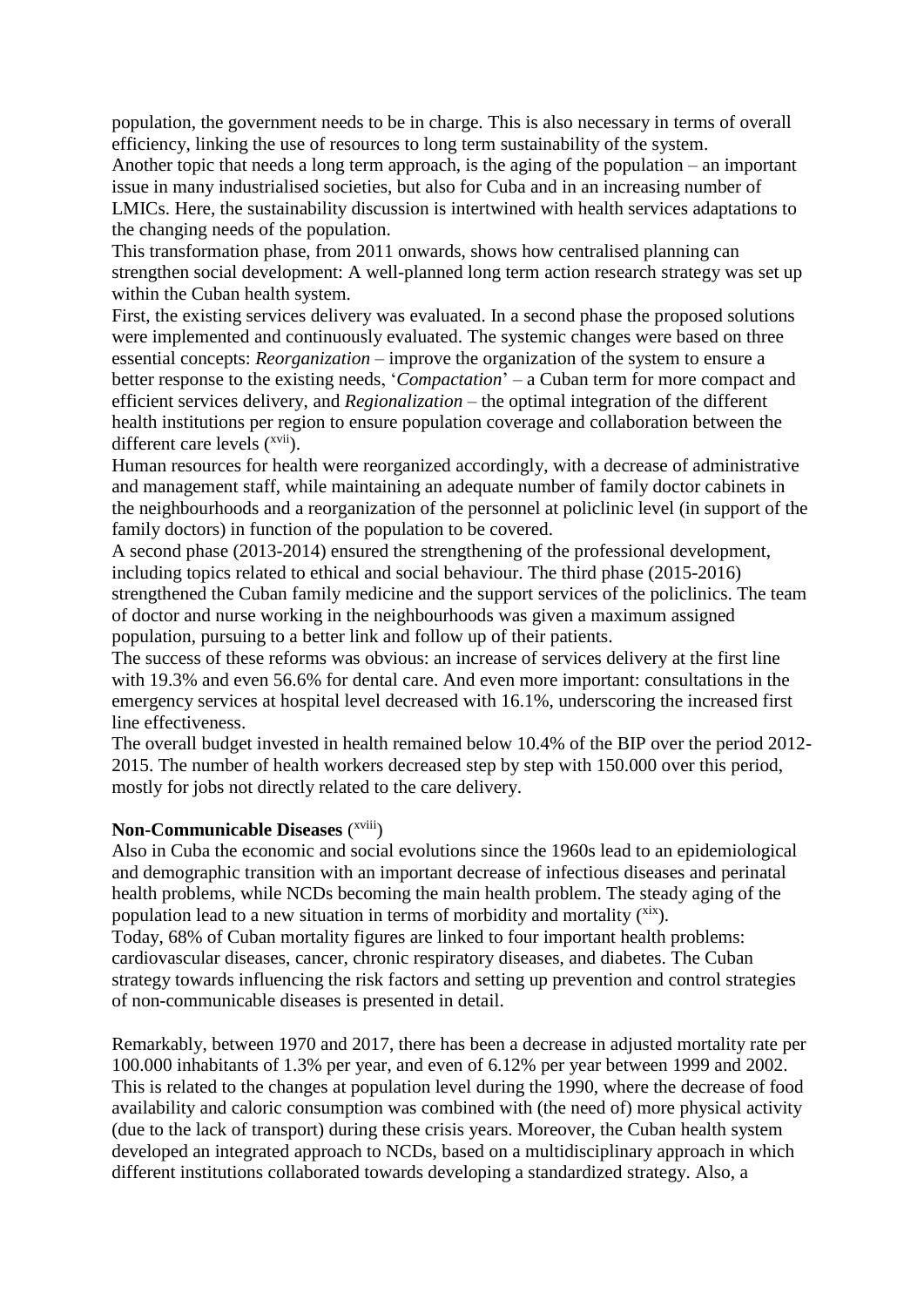national programme for medical-pharmacological and biotechnological production supported this strategy. An integrated epidemiological surveillance system was organized, from the local to the national level. The health services strategy based on effective primary and secondary prevention was combined with an improvement of the clinical follow-up of the NCD patients. And, finally, a better documentation of the successful processes and interventions in terms of prevention and control of NCDs, lead to multiplication of good practices and innovative approaches.

## **The Cuban International Medical Cooperation**

A rather well-known aspect of the Cuban health model, is its longstanding and continuing international commitment towards health care delivery and health systems support  $(xx)$ , on which this publication presents recent figures and ongoing evolutions.

Between 2011 and 2016, 140.758 Cuban professionals have been working in 67 countries all over the world. Over time, this programme has been restructured into three modalities: a first modality in which Cuba is covering all expenses (20 countries today), a second modality where the costs are divided between Cuba and the receiving country (17 countries today), and a third modality where the receiving country is paying for the medical support (30 countries). In consequence, today this program is supporting the sustainability of the Cuban health system, ensuring finances for the acquisition of medical equipment and drugs, investments in health infrastructure, and the introduction of new medical technologies.

#### **In conclusion**

1

This PAHO review – (for now?) only available in Spanish – surely deserves to be widely read. The Cuban health policy, health services development and healthy aging programme is a strong example of what a primary care approach - understood as a comprehensive health in all policies strategy - can develop in terms of accessible quality services and proactive population health and well-being, even in complex settings.

(iv) [De Vos P,](http://pure.itg.be/en/persons/pol-de-vos(88741251-fad1-4cf1-a44b-77713a1c96e4).html) García-Fariñas A, Alvarez-Pérez A, Rodríguez-Salvá A, Bonet-Gorbea M, [Van der Stuyft P.](http://pure.itg.be/en/persons/patrick-van-der-stuyft(548c63b2-8a7e-46ae-b136-5a601e208820).html) [Public health services, an essential determinant of health during crisis. Lessons from Cuba, 1989-2000.](http://pure.itg.be/en/publications/public-health-services-an-essential-determinant-of-health-during-crisis-lessons-from-cuba-19892000(9e057ac4-dfdd-43e7-9884-7281631102a2).html) Tropical Medicine and International Health 2012; 17(4): 469-479.

(v) [De Vos P.](http://pure.itg.be/en/persons/pol-de-vos(88741251-fad1-4cf1-a44b-77713a1c96e4).html) ['No one left abandoned': Cuba's national health system since the 1959 revolution.](http://pure.itg.be/en/publications/no-one-left-abandoned-cubas-national-health-system-since-the-1959-revolution(31e418e9-4b2c-4401-b45f-10bcefab6aed).html) International Journal of Health Services 35 (1) 2005: 189-207.

(vi) [De Vos P,](http://pure.itg.be/en/persons/pol-de-vos(88741251-fad1-4cf1-a44b-77713a1c96e4).html) [Van der Stuyft P.](http://pure.itg.be/en/persons/patrick-van-der-stuyft(548c63b2-8a7e-46ae-b136-5a601e208820).html) [The right to health in times of economic crisis: Cuba's way \[comment\].](http://pure.itg.be/en/publications/the-right-to-health-in-times-of-economic-crisis-cubas-way-comment(b3ddb65b-926e-4020-b446-4a19f2bd83f2).html) Lancet 2009; 374(1575): 1576.

(vii) Garfield R, Santana S. The impact of the economic crisis and the US embargo on health in Cuba. American Journal of Public Health 1997; 87(1): 15-20.

(viii) Kirkpatrick A F. Role of the USA in shortage of food and medicine in Cuba. Lancet 1996; 348(9040):1489- 1491. Comment: Van der Stuyft P, De Vos P, Hilderbrand K. USA and shortage of food and medicine in Cuba. Lancet 1997; 349(9048): 363.

<sup>(</sup>i) Alma Ata Declaration[, www.who.int/publications/almaata\\_declaration\\_en.pdf.](http://www.who.int/publications/almaata_declaration_en.pdf)

<sup>(</sup>ii) Revista Panamericana de Salud Pública 2018; 42.

<sup>(</sup>iii) [De Vos](http://pure.itg.be/en/persons/pol-de-vos(88741251-fad1-4cf1-a44b-77713a1c96e4).html) P, Bonet [M, Van der Stuyft](http://pure.itg.be/en/persons/patrick-van-der-stuyft(548c63b2-8a7e-46ae-b136-5a601e208820).html) P. [Health and human rights in Cuba \[letter\].](http://pure.itg.be/en/publications/health-and-human-rights-in-cuba-letter(ecb27c18-a5b3-4d24-87e9-17578b9ba23a).html) Lancet 2004; 364 (9452): 2177.